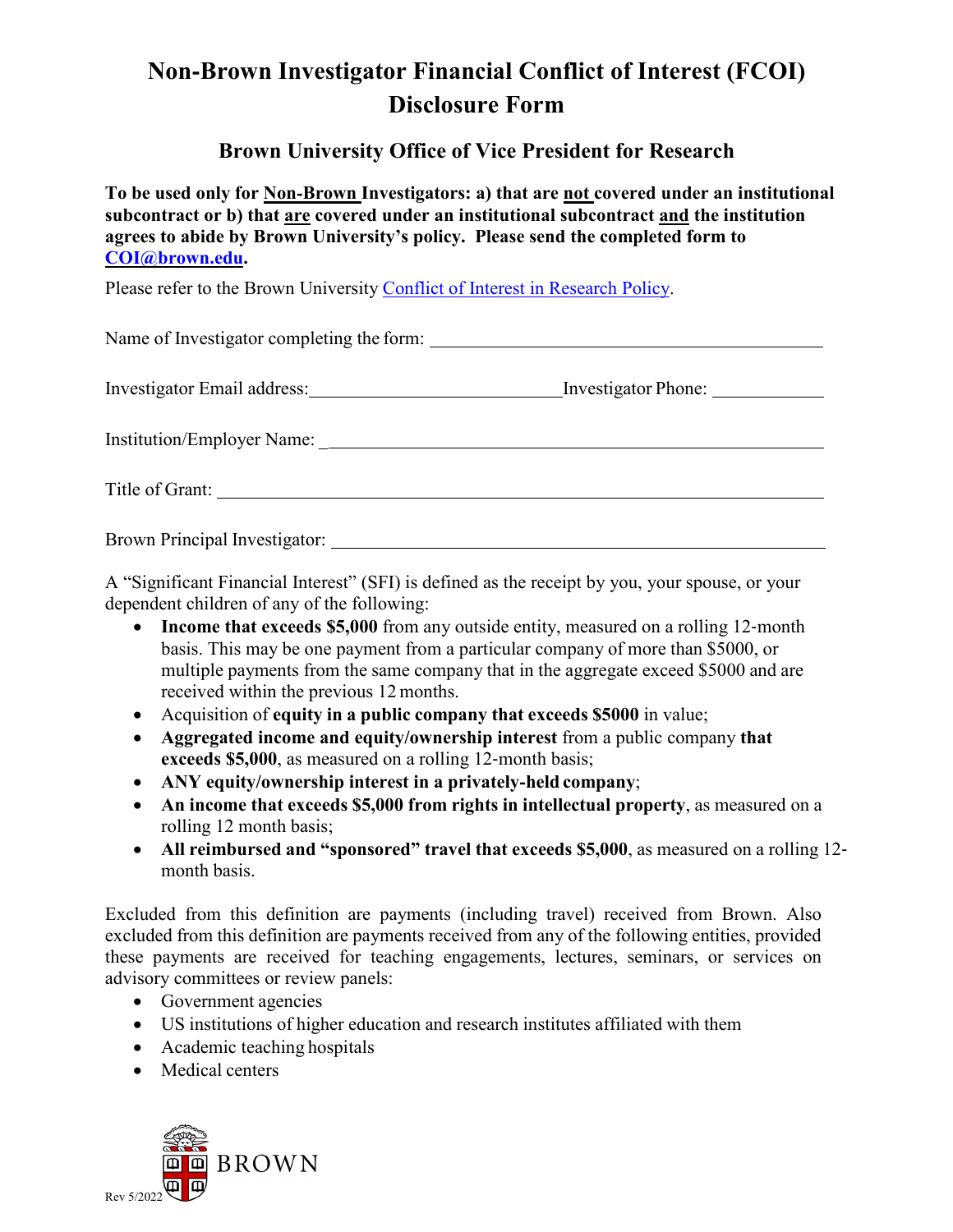Further, you **do not** have to report:

- **Salary**, royalties, travel, or other remuneration **through your employer**
- Income from investment vehicles over which you do not exercise control, such as mutual funds and retirement accounts

#### **Do you, including your spouse and dependent children, have any Significant Financial Interests (SFIs) related to your responsibilities or research conducted at Brown?**

□ Yes, I have Significant Financial Interests to report. (please provide information about your SFIs including reimbursed and sponsored travel on the next page)

 $\Box$  No, I have no Significant Financial Interests, including travel, to report.

**By submitting this form you are confirming that you have read and will abide by Brown University's Conflict of Interest in Research Policy. You understand your obligation to disclose any change(s) within 30 days of acquiring a new significant financial interest or other conflict of interest that may arise after submission of this form.** 

| <b>Investigator Signature:</b> | <b>Date:</b> |  |
|--------------------------------|--------------|--|
|                                |              |  |

### **For Investigators on United States Department of Energy-funded proposals and awards, you must also complete and acknowledge the following:**

I understand that this Disclosure is required to obtain funding from the U.S. Government. I,

## Full Name and Title

certify to the best of my knowledge and belief that the information contained in this Disclosure Statement is true, complete, and accurate. I understand that any false, fictitious, or fraudulent information, misrepresentations, half-truths, or omissions of any material fact, may subject me to criminal, civil or administrative penalties for fraud, false statements, false claims, or otherwise. (18 U.S.C. §§ [1001](https://www.govinfo.gov/content/pkg/USCODE-2010-title18/html/USCODE-2010-title18-partI-chap47-sec1001.htm) an[d 287,](https://www.govinfo.gov/content/pkg/USCODE-2011-title18/html/USCODE-2011-title18-partI-chap15-sec287.htm) and 31 U.S.C. [3729-3730](https://www.govinfo.gov/content/pkg/USCODE-2011-title31/pdf/USCODE-2011-title31-subtitleIII-chap37-subchapIII-sec3729.pdf) an[d 3801-3812\)](https://uscode.house.gov/view.xhtml?path=/prelim@title31/subtitle3/chapter38&edition=prelim). I further understand and agree that (1) the statements and representations made herein are material to U.S. Government's funding decision, and (2) I have a responsibility to update the disclosures during the period of performance of the award should circumstances change which impact the responses provided above.

| <b>Investigator Signature:</b> | Date: |
|--------------------------------|-------|
|                                |       |